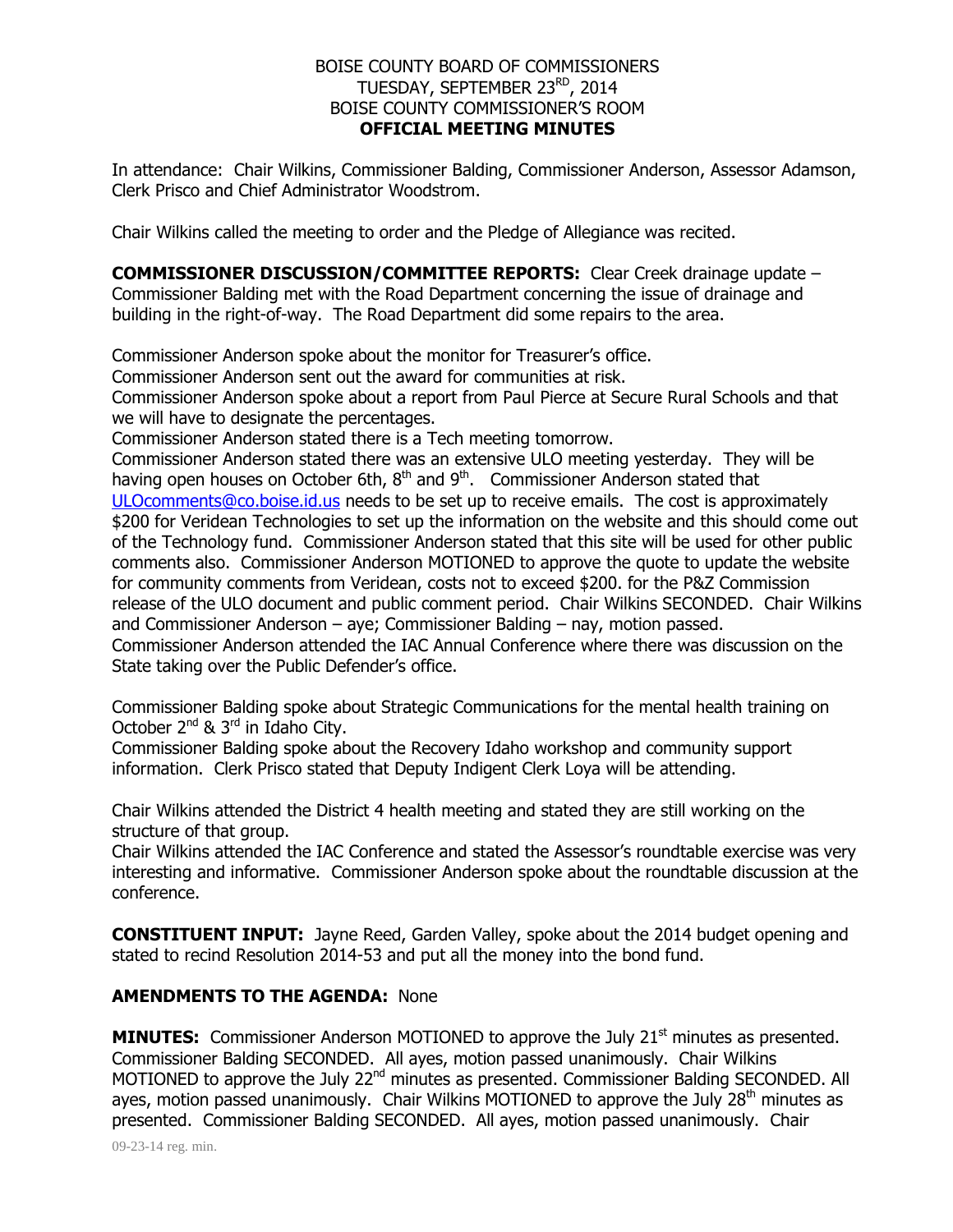Wilkins MOTIONED to approve the July 30<sup>th</sup>, 2014 minutes. Commissioner Balding SECONDED. All ayes, motion passed unanimously. Commissioner Anderson MOTIONED to approve the minutes for Monday, August 4<sup>th</sup> 2014 as presented. Chair Wilkins SECONDED. All ayes, motion passed.

**DEPARTMENTAL ISSUES:** Chair Wilkins gave Mr. Jones of the Road Department, a gold pan thank you from the Idaho Rally.

Road Department – purchases in excess of \$1,000: This is for scrub coat for Middle Fork/Banks Lowman Road. Mr. Jones stated that the scrub coat is to keep the road together for winter. Commissioner Anderson MOTIONED to approve the request to execute the \$1,000 purchasing policy for the Road Department to purchase asphalt from Central Paving for repairs of the Middlefork of the Banks/Lowman Road. Chair Wilkins SECONDED. All ayes, motion passed unanimously.

ITD Equipment sale – Mr. Jones would like to have a letter of authorization to purchase equipment from the sale. Commissioner Anderson MOTIONED to authorize the Road Department, through the superintendent, to have available for the ITD equipment sale on 9-24-14, a letter authorizing expenditures not to exceed \$10,687.00. Commissioner Balding SECONDED. All ayes, motion passed unanimously.

Noxious Weeds – Payroll change request for Lisa Kirkland - Commissioner Balding MOTIONED to increase the hourly rate of pay for a seasonal licensed applicator for the Weed Department in the amount of \$10.41. Commissioner Anderson SECONDED. In favor: Commissioner Balding – aye; Commissioner Anderson – aye. Opposed: Chair Wilkins – nay; motion passed. White Cloud Comm. Radios – Mike Bottoms spoke about the quote for new radios. Commissioner Balding MOTIONED to allow Solid Waste to purchase 3 radios to be located at Horseshoe Bend, Idaho City and Lowman, in the amount of \$1,171.23, from White Cloud Communications. Commissioner Anderson SECONDED and amended that this is an excessive expenditure per our policy and that these prices were secured from the state bid contract. All ayes, motion passed. Miller Enterprises complaint – The Prosecutor and Mr. Bottoms are working on this. Mike spoke about the Transfer Station renovation and that it is almost completed.

Clerk – Court cameras – Clerk Prisco researched the court camera situation and stated there is a need for a third camera.

CAI update – Clerk Prisco spoke about the excess hours for 2014.

Court payroll request for Brenda Woods - Commissioner Anderson MOTIONED to hire Ms. Woods as the new Supervising Court Clerk, salary at \$31,018.25, to be effective September  $15^{th}$ , 2014, due to a missed meeting, but will be in the window of the current pay period. Commissioner Balding SECONDED. Commissioner Balding – aye; Commissioner Anderson – aye; Chair Wilkins – nay, motion passed.

Emergency Management Services - purchase over \$1,000 (FTR recording software, Listen Tech assisted listening system): Clerk Prisco spoke about getting the FTR software installed in the Public Safety Building. Mr. Roberts spoke about the quotes. Clerk Prisco that stated if we are purchasing in 2014, she would like to use the general fund to pay for this as the general fund accommodates "county-wide" purchases. There was discussion on the laptop to use or to purchase one. Commissioner Anderson stated to use the one that is already there. Commissioner Anderson MOTIONED to approve an expense exceeding the \$1,000 for Mr. Roberts to purchase an FTR recorder 5.6 audio upgrade in the amount of \$1,195 in total expense beyond, for the hookup, installation and training \$3,694.68, piggybacking on a BHS grant purchase already approved for a total expenditure of \$13,694.68. Commissioner Anderson RECINDED the motion. Chair Wilkins MOTIONED to approve the FTR upgrade at the Public Safety Building, in the amount of \$3,135, to be funded out of the General Fund, 01-18. Commissioner Balding SECONDED. All ayes, motion passed unanimously.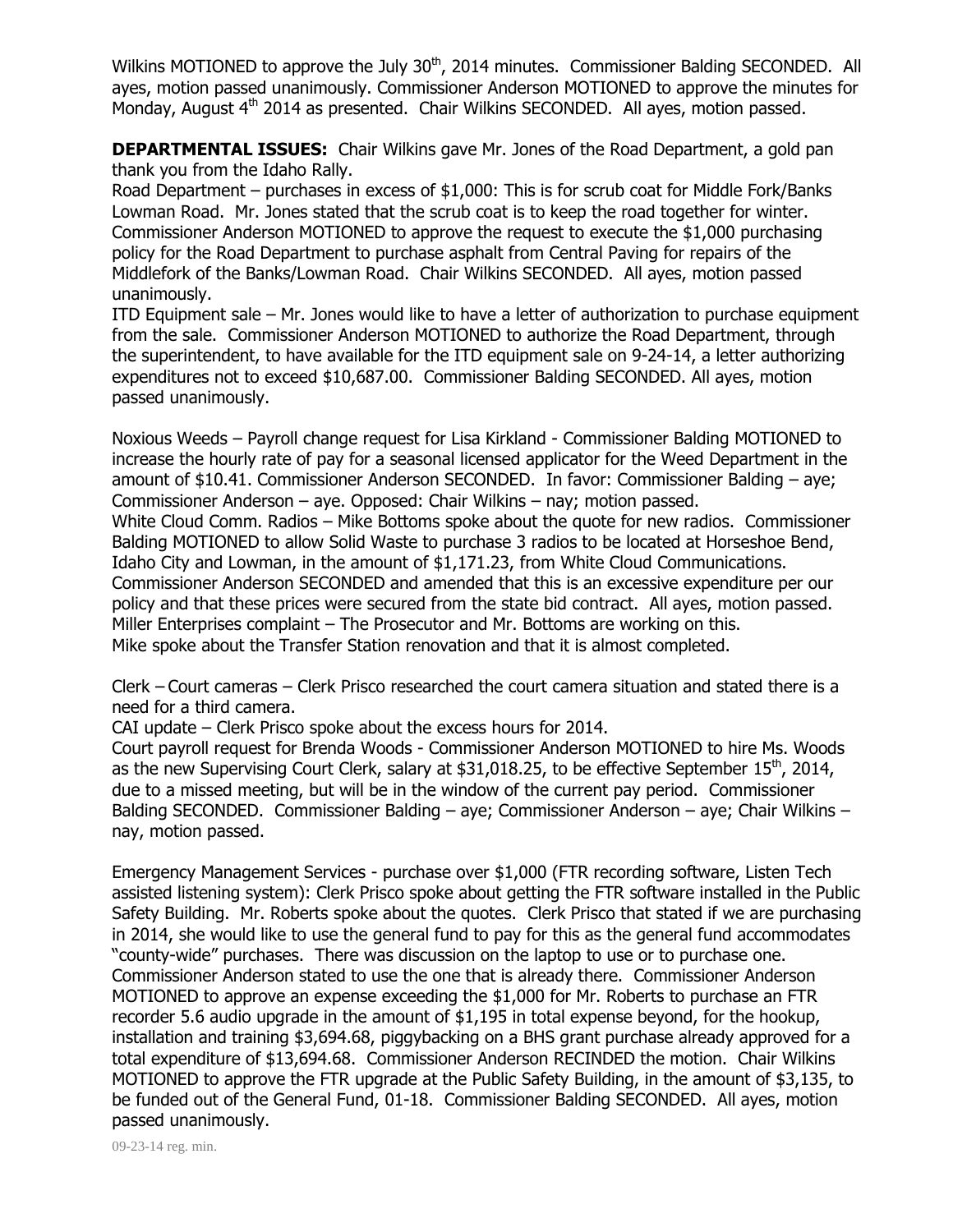Court listening system: there was discussion that the headsets are on FM so there could be security breach in the courtroom. There was also discussion concerning the quote. Commissioner Anderson MOTIONED to approve the Boise County assisted listening systems for the court and a swap over into the EOC at the Sheriff's Department with the combined total of \$2,193.55 for the Emergency Management to accomplish the project after October 1. Commissioner Balding SECONDED. All ayes, motion carried unanimously.

Mr. Roberts spoke about the excess furniture, after the remodel, at the Public Safety Building. Mr. Roberts spoke about the battery at Jackson Peak, that it is going bad, and the cost for a new one will exceed \$1,000. Mr. Roberts stated he would like to take the funds out of FY 2014. Commissioner Anderson MOTIONED to approve the expenditure for replacement of repeater battery on Jackson Peak, not to exceed the amount of \$3,000, using the appropriation from Department 30, account number 0491-000. Commissioner Balding SECONDED. All ayes, motion passed unanimously.

**CONTRACTS/AGREEMENTS/GRANTS:** CAI Contract Addendum – Commissioner Anderson would like to table this for the Tech Committee to review. The contract is due October  $1<sup>st</sup>$  so it will be added to the September 29<sup>th</sup> Department Head/Elected Officials meeting for discussion and then added to the September  $30<sup>th</sup>$  meeting for approval/signature.

U of I 4-H Program funds request - Commissioner Anderson MOTIONED to approve the County Extension Budget in the amount of \$8,500, for the FY 15 year, currently budgeted in our FY 2015 budget as well. Commissioner Balding SECONDED. All ayes, motion passed unanimously.

Procurement Card Policy discussion – Commissioner Anderson MOTIONED that we enter into a Procurement Card Program with the state contract and Bank of America and that we sign the State of Idaho Operating Agreement and we sign the State of Idaho Working Authorization Agreement. The mailing & email instructions are in the packet and that the Clerks' office is to sign the documents per those instructions. Commissioner Balding SECONDED. All ayes, motion passed unanimously.

Bureau of Homeland Security Sub-Recipient Agreements (2) – Commissioner Anderson MOTIONED to approve the 2014 Sub-Recipient Agreement for Boise County for the Emergency Management Performance Grant, Award #EMW2014EP00058-01/97042, in the amount of \$11,136.36, to be used for the emergency manager's salary. Chair Wilkins SECONDED. All ayes, motion passed unanimously.

The other grant agreement was tabled until next week for Mr. Roberts to present to the Board and explain details.

## **DEMAND WARRANTS:** None.

**INDIGENT:** Chair Wilkins MOTIONED to go into executive session under I.C. 67-2345(1)(d), to discuss indigent case numbers 14-05-F and 14-09-A, noting that 14-04-A had been tabled due to an incomplete application. Commissioner Anderson SECONDED. Roll call vote: Chair Wilkins – aye; Commissioner Balding – aye; Commissioner Anderson – aye; motion passed unanimously. Coming out of executive session for indigency, Chair Wilkins MOTIONED to sign an amended approval on case 14-05-F. This amended approval is for correction on dates. Commissioner Balding SECONDED. All ayes, motion passed. Chair Wilkins stated that case 14-09-A is tabled until later in the day, for further information. Chair Wilkins MOTIONED to move forward with the amended Promissory Note and approval of the utilization of such. Commissioner Balding SECONDED. All ayes; motion passed unanimously. The Board is reviewing case 14-09-A that was tabled earlier. Commissioner Balding MOTIONED on case #14-09-A, to pay the claim for utilities. Commissioner Anderson SECONDED. Commissioner Anderson added to the motion that this is a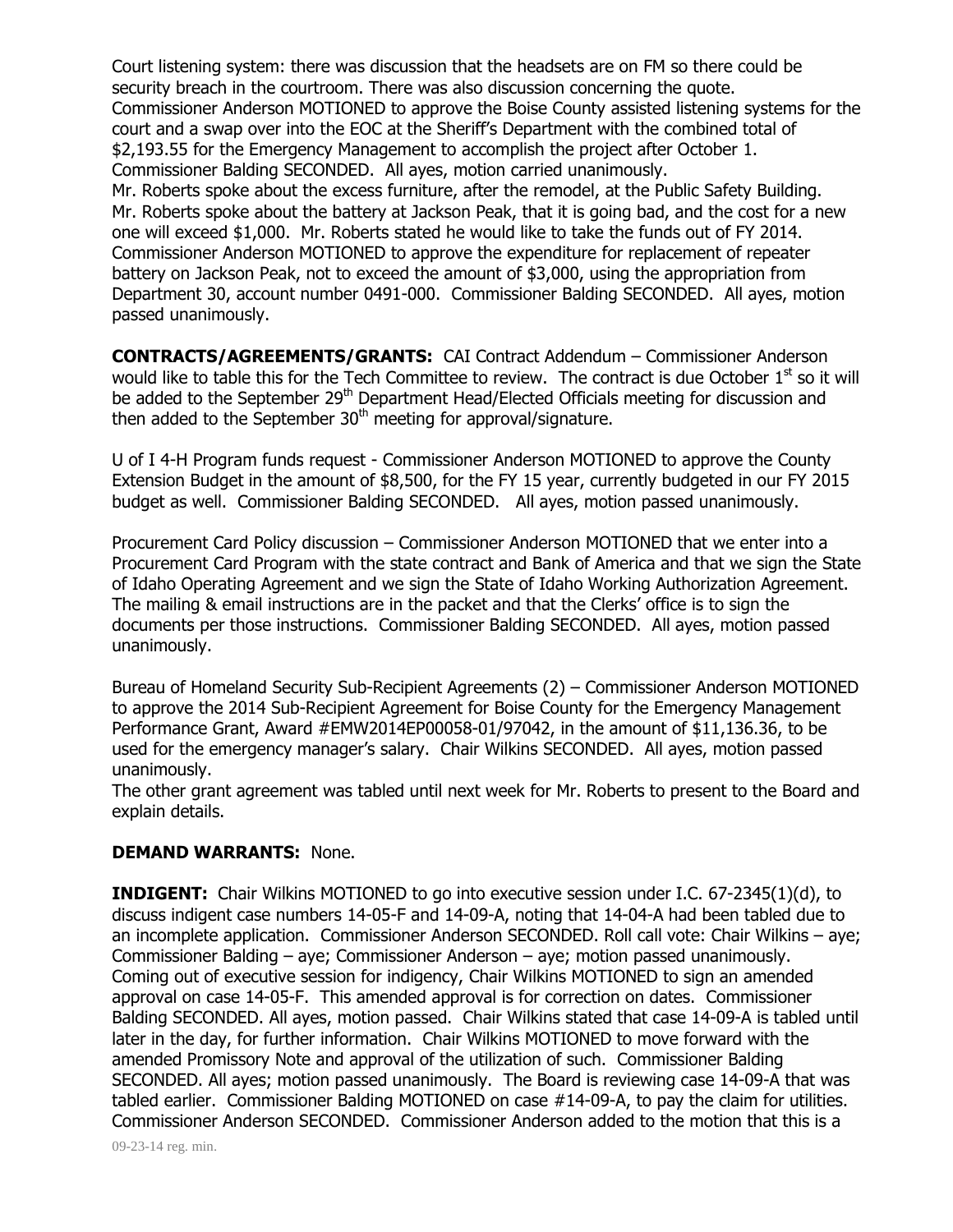non-medical indigency request. Roll call vote: Chair Wilkins - nay, Commissioner Balding – aye; Commissioner Anderson – aye, motion passed.

**PA ISSUES:** Prosecutor Gee discussed the IAC conference with the Board, specifically the discussion on public defense.

Arrow Rock Road Maintenance Contract – it is currently under bid process, Elmore County received state funding of \$500,000 for work done on a mud slide that damaged the road.

Discussion of Smethers resignation – he has been hired by Canyon County as a Deputy Public Defender but is staying on with the Dauber case for now.

Prosecutor Gee gave an update to the Board on the repair/renovation of the Prosecutor's office after the water seepage.

Prosecutor Gee gave an update on the status of Weilmunster attorney communications and stated that the attorney is meeting with all principles this week.

Commissioner Anderson asked about the Horseshoe Bend EMS draft agreement.

Chair Wilkins MOTIONED to go into executive session under I.C. 67-2345(1)(f), pending litigation, 67-2345(1)(b), personnel and 67-2345(1)(c), contract discussions. Commissioner Balding SECONDED. Roll call vote: Chair Wilkins – aye; Commissioner Balding – aye; Commissioner Anderson – aye, motion passed unanimously. Chair Wilkins stated; coming out of executive session for I.C. 67-2345(1)(f) pending litigation, updated on current trials, 67-2345(1)(b) personnel, discussion of Smethers resignation and 67-2345(1)(c), discussion of contracts for public attorney following. There was no decisions made in pending litigation, under personnel and this Board has agreed to accept Mr. Smethers resignation with some contingencies. Chair Wilkins MOTIONED to accept David J. Smethers', Boise County's defending attorneys resignation with date being changed from October  $12^{th}$  to October  $16^{th}$ , which is the full 30 day notice in Section (3) three of his contract. Commissioner Balding SECONDED. All ayes, motion passed unanimously. Commissioner Wilkins stated that we are tabling the contract for the public defender, Clerk Prisco is to inquire on the timeline and work on it with the Prosecutor.

**MEDICAL DIRECTOR DISCUSSION:** The Board stated they have not received any interest in the position and are wondering where to go from here. The Board discussed extending the end date to October  $10<sup>th</sup>$  and to put it on the Idaho Statesman newspaper. The Board stated to put it in the paper under Professional Services and to run the advertisement this Sunday, Sept. 28<sup>th</sup> and Wednesday, Oct.  $1<sup>st</sup>$ . The Board asked that it also be sent to the Department of Labor, IAC, forward it to Jerry Newland for EMS and to send it to Dr. Sturkie also. This issue will be put on the October  $14<sup>th</sup>$  agenda.

**TITLE III PROJECTS:** This discussion includes obligating funds and letters from constituents. The Board reviewed letters from constituents in the Valley of the Pines Subdivision. The original proposal was for \$15,000.

Emergency Manager John Roberts has the numbers and stated \$80,507 was spent. Mr. Roberts stated there will be approximately \$123,000 at the end. Commissioner Anderson would like to have a signed addendum by September 30<sup>th</sup>.

Chair Wilkins MOTIONED to allocate \$15,000 to Valley of the Pines Home Owners Association and Thorn Creek Volunteer Fire Department for the fuel mitigation project they presented, \$20,000 to the Boise County Sheriff for reimbursing county emergency services and \$10,000 to the GV Fire Protection District as presented for their use of the Title III funds and Chair Wilkins respectfully abstained from the City of Idaho City request. Commissioner Balding SECONDED. Commissioner Anderson amended the motion to state that we are allocating these funds after the 45 day comment period and therefore use of Title III funds for Public Law 113-40. Commissioner Balding SECONDED the amendment. All ayes, motion passed. Commissioner Anderson MOTIONED that upon receipt from the Clerk's office, the final tally as of September 30<sup>th</sup>, 2014, that all remaining funds identified through Title III Public Law 113-40 and after the 45 day comment, that all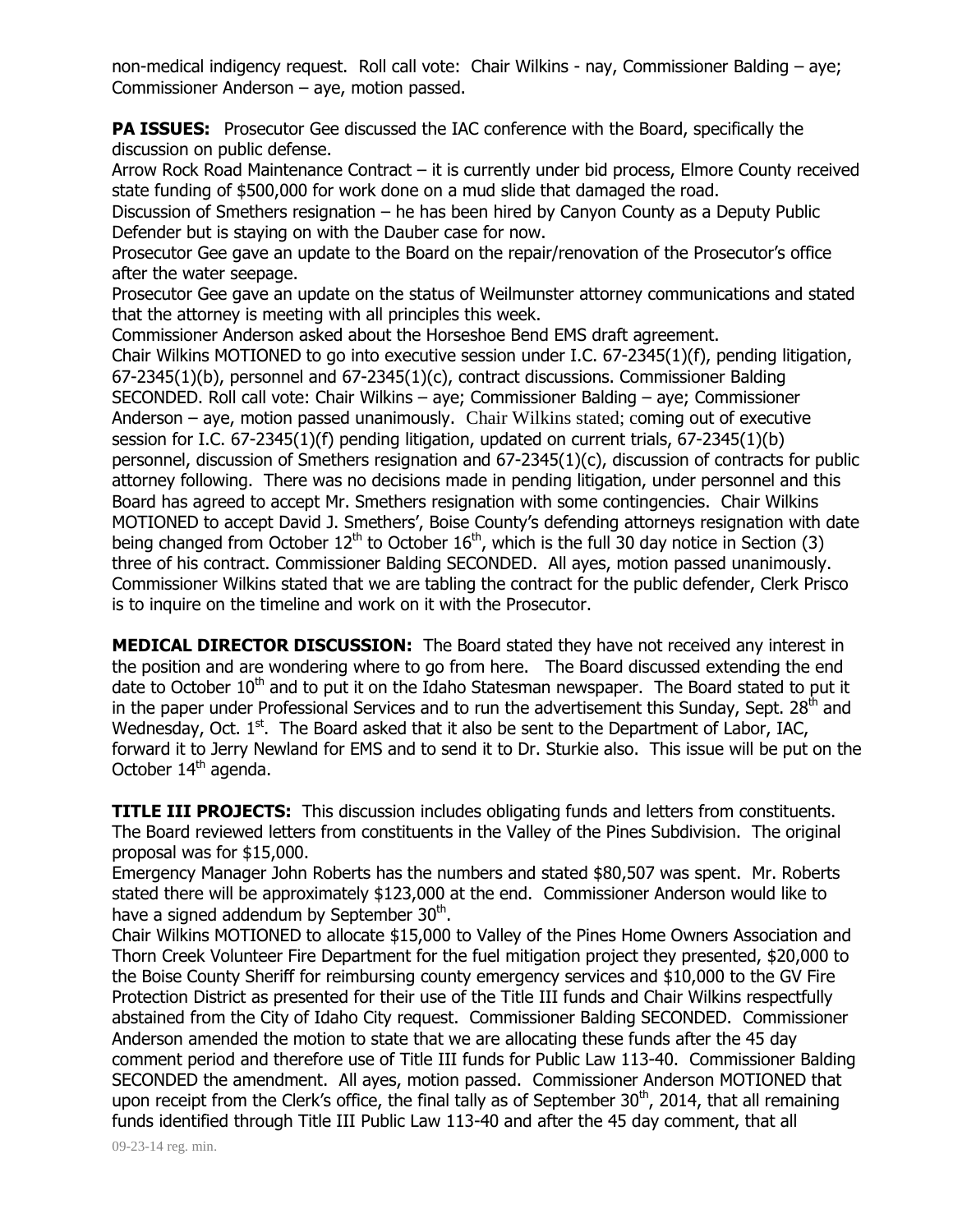remaining funds that aren't obligated at September  $30<sup>th</sup>$ , 2014 be allocated to the Boise County Sheriff's office to reimburse County search and rescue and emergency response. Commissioner Balding SECONDED. Discussion: Chair Wilkins stated that the Board did not delegate the \$15,000 as requested for the City of Idaho City. Commissioner Anderson recinded her motion. Commissioner Anderson MOTIONED that we also award the City of Idaho City, an amount of \$15,000, under Title III Public Law 113-40 after the 45 day comment period, be used for search and rescue and other emergency services on a reimbursement basis. Commissioner Balding SECONDED. Commissioners' Anderson and Balding – ayed; Chair Wilkins – abstained, motion passed. Commissioner Anderson MOTIONED to allocation an additional \$4,000 for the GIS Title III Project, under public law 113-40, as to complete that project and that the Assessor and Emergency Manager amend the contract to reflect that and also a time extension on that particular contract of just the \$4,000. Chair Wilkins SECONDED. Chair Wilkins and Commissioner Anderson – aye; Commissioner Balding – nay, motion passed. Commissioner Anderson gave additional clarification. Commissioner Anderson MOTIONED to allocate Title III funds unobligated at September 30, 2014, that the Boise County Sheriff's office is to reimburse county search & rescue and other emergency response activities as performed on forest lands as identified in Section 302- A(2). Chair Wilkins SECONDED. Commissioner Balding – nay; Commissioner Anderson – aye; Chair Wilkins – aye, motion passed. Commissioner Anderson requested Title III expenditures fund balance information from the Clerk's office. There was discussion of how the entities will get reimbursed. Commissioner Anderson suggested that we should have a form for them to fill out. Clerk Prisco stated she would consider this and will discuss a contract with Prosecutor Gee.

**PUBLIC HEARING - OPENING OF FY 2014 BUDGET:** Chair Wilkins MOTIONED to open the public hearing for the FY 2014 budget. Commissioner Balding SECONDED. Roll call vote: Chair Wilkins – aye; Commissioner Balding – aye; Commissioner Anderson – aye; motion passed unanimously. Clerk Prisco spoke about the worksheet presented to the Board and is asking for a continuation of this public hearing until September 30th. Public testimony – Jayne Reed, Garden Valley, spoke about Resolution 2014-53 that she spoke of earlier today. She stated that the PILT money should have gone directly into the bond fund. Chair Wilkins closed the public hearing for public testimony. This is an ongoing discussion and there will be a continuation of discussion on 2:00 pm September 30<sup>th</sup>. Commissioner Balding MOTIONED to continue this public hearing for the FY 2014 budget opening to September  $30<sup>th</sup>$ . Chair Wilkins SECONDED. All ayes, motion passed unanimously.

## **MISCELLANEOUS & CORRESPONDENCE:**

 Bills – Chair Wilkins MOTIONED to approve the claims approval report as presented in the amount of \$158,793.16. Commissioner Balding SECONDED. Discussion was to hold the Animal Damage Control bill. Chair Wilkins motion and Commissioner Baldings second were recinded. Chair Wilkins MOTIONED to approve the claims report excluding the bill for the Animal Damage Control for \$1,500 and approving the bills as submitted for \$157,293.16. Commissioner Balding SECONDED. All ayes, motion passed unanimously.

| \$ | 23,584.01 | Solid Waste             |     | \$28,411.77 |
|----|-----------|-------------------------|-----|-------------|
| \$ | 36,176.01 | Weeds                   |     | 5,240.82    |
| \$ | 3,923.82  | E911                    |     | 1,655.84    |
| \$ | 8,180.57  | Snowmobile IC8-A        | \$. | 6.95        |
| \$ | 5,485.98  | Snowmobile GV8-B        | S   | 7.40        |
| S  | 17,425.00 | <b>Sheriff's Vessel</b> | S   | 1,338.22    |
| \$ | 650.00    | Revaluation             |     | 1,272.93    |
| \$ | 17,043.04 | Tort                    |     | 8,624.00    |
|    |           |                         |     |             |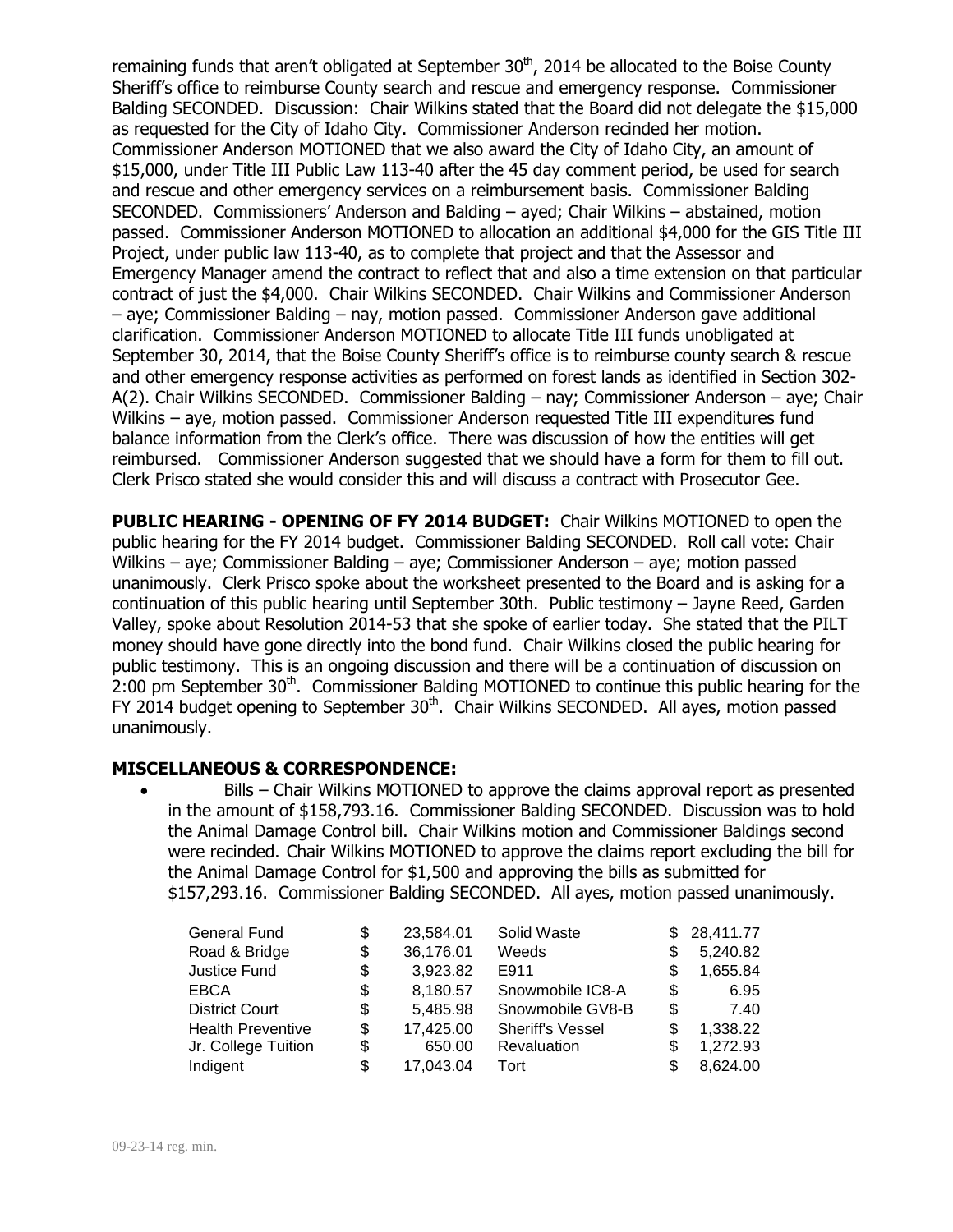- Certificates of Residency Chair Wilkins MOTIONED to approve the Certificates of Residency for Drake, Fields, Hall, Knight, Pratt. Commissioner Balding SECONDED. All ayes, motion passed unanimously.
- EBCAD update Jerry Newland gave the Board information to review.
- ID Power Notices (2) the Board reviewed.
- DEQ brochure Board reviewed. Commissioner Anderson stated she is going to attend.
- Future Agenda Topics Review the Board discussed several topics.
- Liquor License Application Thunder Mountain Line: Chair Wilkins MOTIONED to approve the Retail Alcohol Beverage License 2015, #33, for Chris Bertel dba The Thunder Mountain Line located at 120 Mill Road, Horseshoe Bend, Idaho, as presented. Commissioner Anderson SECONDED. All ayes, motion passed unanimously.
- Resolution for records destruction Chair Wilkins MOTIONED to approve Resolution 2014-68, a Boise County resolution to destroy certain records of Boise County, pursuant to I.C. 31-871-1(d) for the following departments: Boise County Noxious Weeds/Solid Waste, Assessor's office, Clerk's files, Community Justice, Elections, Prosecuting Attorney's office, Sheriff's office, Treasurer's records and Auditor records, as listed. Commissioner Balding SECONDED. Chair Wilkins clarified that a part of the exhibit be changed to Clerk's file, where designated. All ayes, motion passed.
- Prosecutor Gee provided the Board with a draft letter to accept Mr. Dave Smethers' resignation with certain additional conditions. Chair Wilkins MOTIONED to approve and sign the letter to Mr. Smethers in regards to his resignation, as submitted. Commissioner Balding SECONDED. All ayes, motion passed unanimously.
- Letter from Treasurer's office Chair Wilkins MOTIONED to sign the letter to Castle Mountain Creek Owners Association as submitted by the Treasurer. Commissioner Balding SECONDED. All ayes, motion passed unanimously.

**BUDGET FY 2015 – PAYROLL APPROVAL:** Chair Wilkins MOTIONED to approve the payroll expenses as follows: Auditor 01-01 in the amount of \$299,325.56, Assessor in the amount of \$231,573.13, Treasurer in the amount of \$129,946.84, Commissioner in the amount of \$134,860.15, Coroner in the amount of \$26,777.99, County Elections in the amount of \$24,829.70, Emergency Management in the amount of \$48,853.06, General Operations in the amount of \$115,671.14, P&Z in the amount of \$121,459.59, Road & Bridge in the amount of \$867,179.90, Sheriff in the amount of \$935,425.53, Prosecuting Attorney in the amount of \$226,676.51, Dispatch in the amount of \$318,230.55, Sheriff Reserves in the amount of \$12,369.71, EBCAD in the amount of \$30,073.42, Court in the amount of \$135,912.01, Jury in the amount of \$42,343.61, Community Justice in the amount of \$137,125.93, Indigent in the amount of \$21,395.98, Revaluation in the amount of \$276,228.29, Solid Waste in the amount of \$191,752.22, Noxious Weeds in the amount of \$99,402.51, E911 in the amount of \$12,819.49, Snowmobile 37-00 in the amount of \$10,810, Snowmobile 39-00 in the amount of \$5,405 and the Sheriff Vessel in the amount of \$48,272. Commissioner Anderson SECONDED. All ayes, motion passed unanimously.

**COURT REMODEL DISCUSSION:** Court facilities fund – Funding will go forward into FY 2015.

Chair Wilkins MOTIONED to recess today's meeting and reconvene on September 29<sup>th</sup> at 10:00 am at the Public Safety Building for the Elected Officials/Department Head meeting. Commissioner Balding SECONDED. All ayes.